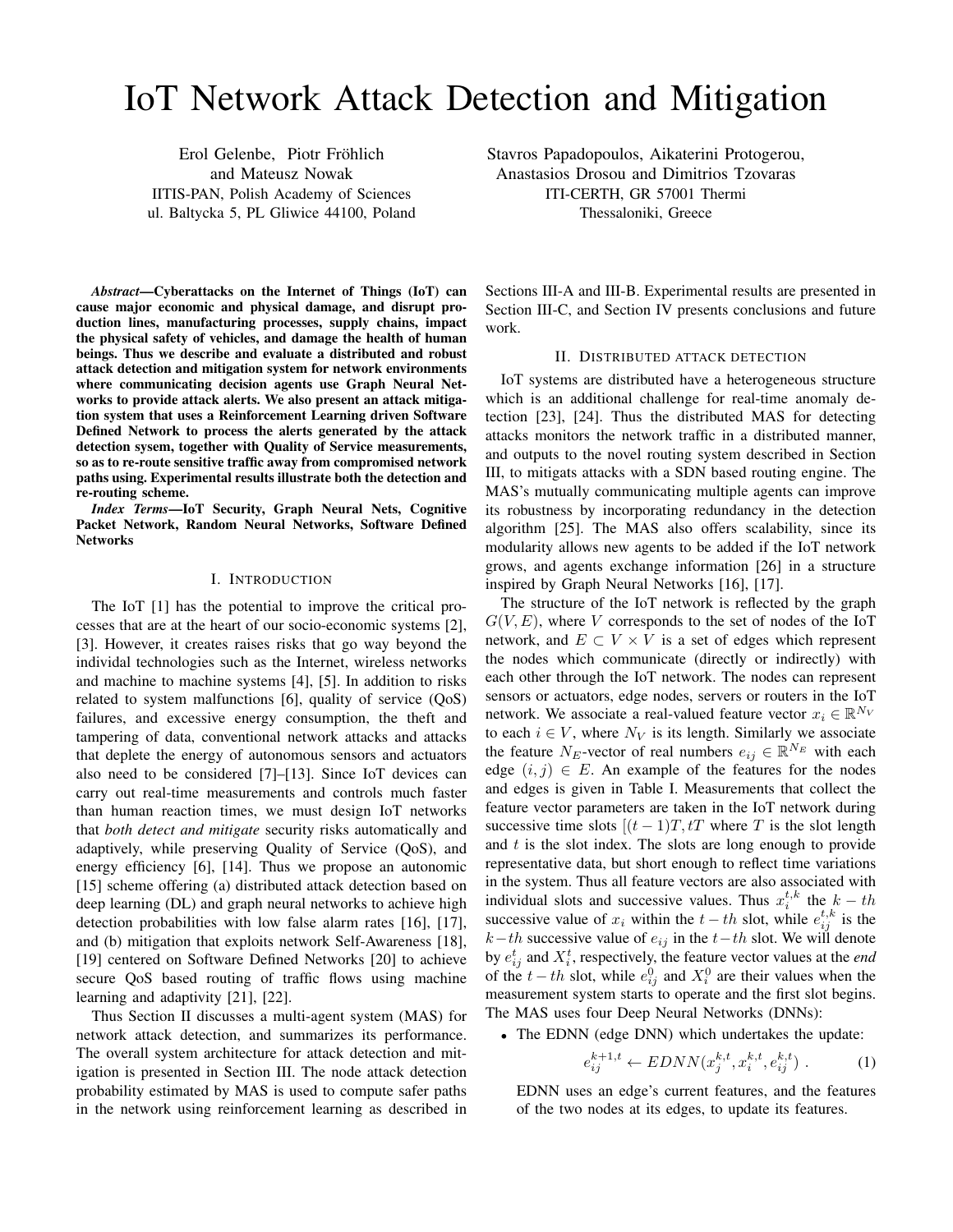• The NDNN (node DNN) which undertakes the update:

$$
x_j^{k+1,t} \leftarrow N DNN(\hat{e}_j^{t-1}, \hat{x}_j^{k,t}) \,, \tag{2}
$$

and updates a given node's features using the average value of the features of the nodes with which it communicates and of the related edges, with:

$$
\hat{e}_j^{t-1} = \sum_{i \ s.t. \ (i,j) \in E} \frac{e_{ij}^{t-1}}{m_j}, \hat{x}_i^{k,t} = \sum_{i \ s.t. \ (i,j) \in E} \frac{x_i^{k,t}}{m_j}, \ (3)
$$

where  $m_j = |\{i \text{ s.t. } (i,j) \in E\}|$  is the number of neighbours of  $j \in V$ , and s.t. stands for "such that".

• The third DNN, CLN builds  $p_{Ni}^{k,t}$ , the probability that node  $i$  is compromised, only using its own feature vector:

$$
p_{Ni}^{k,t} \leftarrow CLN(x_i^{k,t}).\tag{4}
$$

Finally the fourth DNN, CLNEI builds  $p_{Nij}^{k,t}$  the probability that  $i$  determines that its neighbour  $j$  is compromised:

$$
p_{Nij}^{k,t} \leftarrow CLNEI(e_{ji}^{k,t}, e_{ij}^{k,t}, x_j^{k,t}).\tag{5}
$$

These four networks constitute the node agent, and are duplicated in each node, and can be trained off-line. They operate in each node separately and asynchronously. Starting from feature vectors from data gathered during the previous time slot, they update the decision probabilities and communicate their updated feature values and decison probabilities to their neighbours. These computations are shown schematically in Figures 1 and 2.

TABLE I AN EXAMPLE OF THE NETWORK FEATURES USED FOR ANOMALY DETECTION. IN THIS EXAMPLE THE NUMBER OF FEATURES IS  $N_V = 5$ (NODE FEATURES) AND  $N_E = 3$  (EDGE FEATURES).

| # | <b>Target</b> | <b>Feature description</b>         |
|---|---------------|------------------------------------|
|   | edge/node     | Average number of packets sent     |
| 2 | node          | Average number of packets received |
| 3 | edge/node     | Average number of bytes sent       |
| 4 | node          | Average number of bytes received   |
| 5 | edge/node     | Average connection duration        |



Fig. 1. The figure shows Edge Deep Neural Networks (EDNN) that inputs the previous edge feature vector and adjacent node feature vectors, and updates the its dege features, and a Node DNN (NDNN) that aggregates the information from updated edge features, and updates the features of the node.

The mutiple iterations of these operations represented by the integer  $k$ , allow nodes and edges to update and exchange



Fig. 2. The figure shows the operation of the Edge and Node Deep Neural Networks (EDNN and NDNN) in the anomaly detection system that use Deep Neural Networks implemented with Multi-Layer Perceptrons. The EDNN takes the feature vectors of neighboring nodes and updates the edge feature vector, while the NDNN uses the adjacent updated edge feature values and updates the feature values of the specific node. Edge features predict anomalies in the neighborhood, while node features detect anomalies in the specific node.

information multiple times within each time interval as shown in Figure 2. The entire network of nodes is trained in a supervised manner using the back-propagation algorithm with cross-entropy as the cost function for classification.

In the system that we have described, each node agent can perform anomaly detection not only on itself, but also with regard to its neighbouring nodes. This redundancy improves the algorithm's robustness in cases where some agents may fail, since the agents at neighbouring nodes may still detect anomalies that occur at their neighbours. Finally, to combine the overlapping decisions of different agents into a single decision for each node in the IoT network, we use a simple aggregation method, where a node is considered anomalous if at least one agent has reported it as being anomalous. More sophisticated aggregation schemes can be considered in future work.

To evaluate the proposed approach, we have uses a simulated infiltration attack, where the attacker tries to infiltrate the network by scanning a range of IP addresses in order to run services, and performs a dictionary attack in order to find vulnerable IoT devices. The resulting Receiver Operating Characteristic (ROC) is shown in Figure 3. The overall results are summarized in Table II. The metrics used forthe evaluation are the Area Under the Curve (AUC) score, the detection accuracy, the utilized Bandwidth, and the Power consumption [27]. For the first two metrics, which measure detection efficiency, the proposed approach outperforms all other methods we have tested for anomaly detection, achieving Area Under the Curve (AUC) score and accuracy of 0.99, compared to 0.97 for the second (random forest) and third (decision tree) classifiers. With respect to the last two metrics, i.e. Bandwidth and Power consumption, the proposed decentralized approach greatly reduces the bandwidth required for monitoring, which in turn reduces the power that is consumed. However, the execution time and the power consumed at each node will determine the energy consumed by our approach, so that a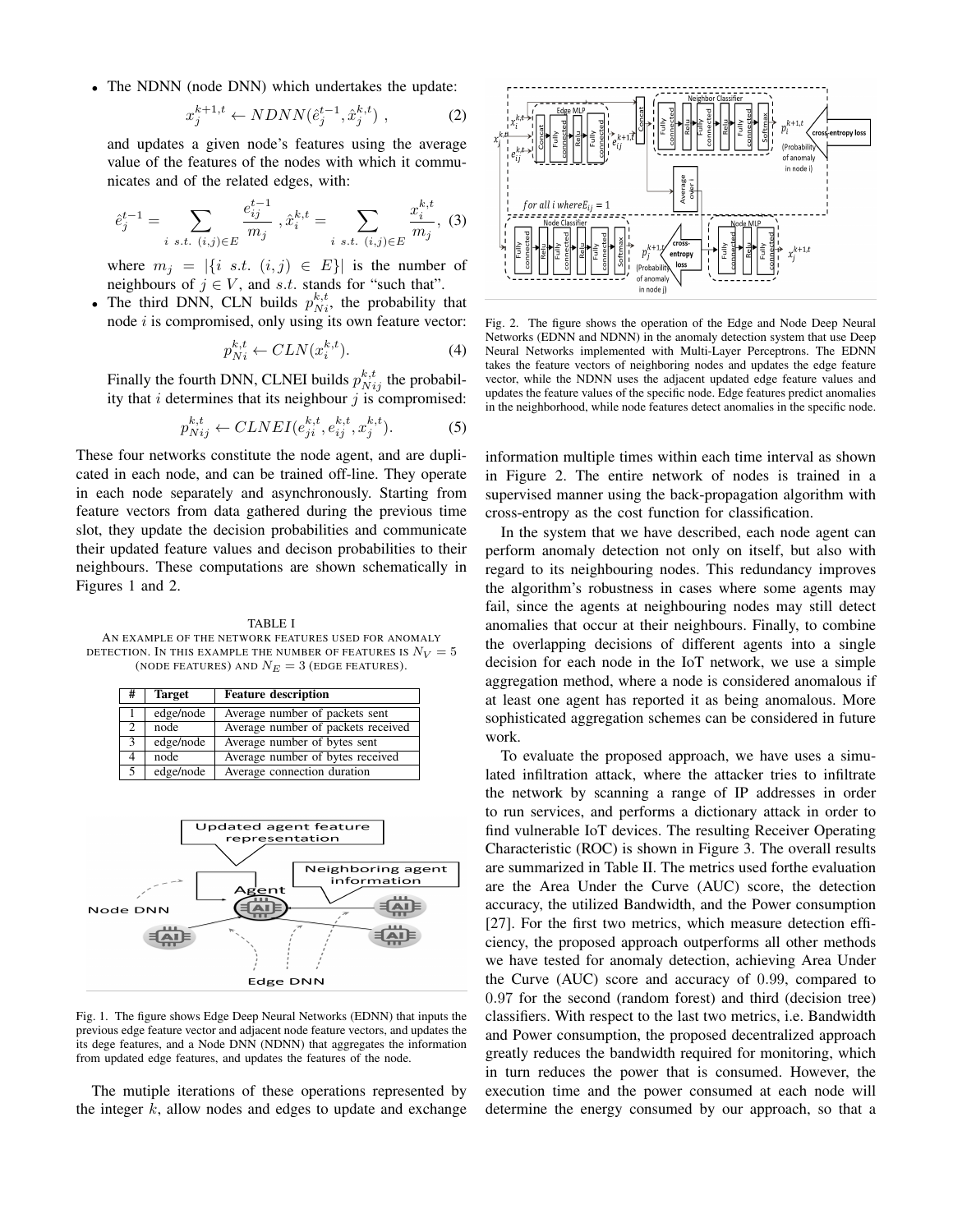slower low power approach may consume more energy than a very fast method that uses higher power.

#### TABLE II

EVALUATION OF PROPOSED APPROACH AND COMPARISON WITH OTHER METHODS. THE PROPOSED APPROACH OUTPERFORMS OTHER METHODS THAT WERE TESTED FOR ANOMALY DETECTION, NAMELY, RANDOM FOREST, SUPPORT VECTOR MACHINE (SVM), DECISION TREE, AND AUTOENCODER.

| Method          | <b>AUC</b> | Accuracy | <b>Bandwidth</b> | Power    |
|-----------------|------------|----------|------------------|----------|
| <b>Proposed</b> | 0.99       | 0.99     | 452.26 bits/s    | 353 W    |
| Random Forest   | 0.96       | 0.96     | 33985.7 bits/s   | 353.01 W |
| <b>SVM</b>      | 0.98       | 0.98     | 33985.7 bits/s   | 353.01 W |
| Decision Tree   | 0.97       | 0.97     | 33985.7 bits/s   | 353.01 W |
| Autoencoder     | 0.69       | 0.70     | 33985.7 bits/s   | 353.01 W |

Receiver Operating Characteristic (ROC) Curve



Fig. 3. Receiver Operating Curve curve of detection scheme for the simulated infiltration attack scenario, using several attack detection mechanisms. The approach we propose has the highest Area Under the Curve (AUC) score.

#### III. SYSTEM ARCHITECTURE AND ROUTING ENGINE

The Architecture of the SerIoT system is shown in Figure 4, with interconnected smart forwarding engines (SFE) that are connected to sfixed or mobile IoT devices, IoT gateways, and to Cloud Servers which may also be Fog servers. SFEs may be connected to Honeypots (H) whose role is to attract and interpret attacks. Specific sofware at IoT devices and gateways may be used to detect attacks [28], but here we us the decisions provided by the distributed attack detector of Section II. QoS, Energy and Security are monitored and forwarded to "smart controllers and routing engines" (SRE) which operate as OpenFlow SDN Controllers to choose paths and download the to the SFEs [29], [30].

The SRE uses the Cognitive Packet Network (CPN) routing algorithm [31], implemented with the Random Neural Network (RNN) and Reinforcement Learning [32] which has also attracted interest from industry [33]. It extends a standard SDN network using the SRE, with SFEs which are extensions of SDN forwarders, and the Monitoring and Anomaly Detection (MAD) module which detects potential threats from data collected by SerCPN, Active Honeypots that attract attacks, deflect them to safe IP locations, and inform the SRE, and local attack detectors at nodes and gateways [28].



Fig. 4. Overview of the Secure IoT network System Architecture.



Fig. 5. SFE: the SerIoT Forwarding Element.

Each SFE, shown schematically in Figure 5, switches SDN flows according to the OpenFlow protocol. In addition to payload traffic, SFEs also forward smart packets (SPs) which gather security, QoS and energy usage data from the SFEs, IoT devices and gateways. Each SFE has a Cognitive Packet Agent (CPA) that unpacks the SP, adds its own data to the list stored inside, packs it again and forwards it to the SFE. SPs travel over paths, carrying information provided bythe SFEs on the path. When a CPA recognizes that a SP has attained the end of its path, it encapsulates it and forwards it to the corresponding SRE, where its data is unloaded into the local Network State Database (NetStatDB). SFEs can also forward data that is monitored, such as packet counters or byte counters) to the MAD at the SRE.

Each SRE is based on ONOS [34] and its software implemented as an ONOS application with the three main modules shown in Figure 6. The heart of the system is the Cognitive Routing Module (CRM) that implements decision taken by a RNN [35] with Reinforcement Learning for path selection based on QoS, security or energy consumption in the network. The MAD detects attacks at nodes using MAS of Section II.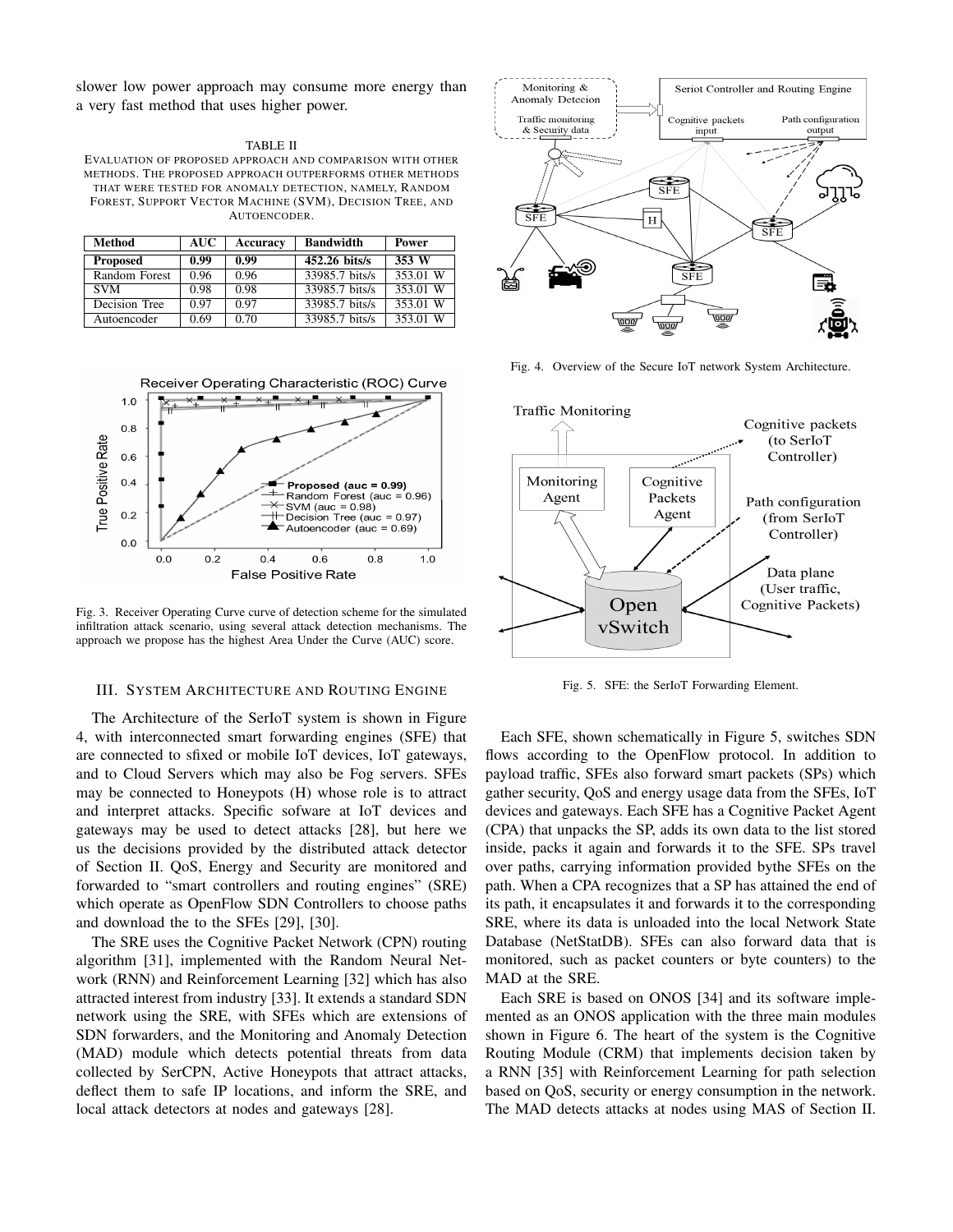

Fig. 6. SRE: The SerIoT Controller and Routing Engine.

Other attack detection methods will also be considered in futire work [28].

The SRE selects paths based on a Goal Function  $G(f, P)$ which has non-negative real values and which must be minimized, where  $f$  denotes the packet flow to or from an IoT device or end-user software, and  $P$  denotes a path travelled by and the  $df$ , and the MAS in Section II provides the probability  $p_i$  that node i is under attack. For some SFE or network node i, the *Trust Level*  $T(f, i)$  is non-negative number that is high when  $i$  is not deemed secure enough to convey the flow secure f. Also,  $S(f, i)$  is defined as the sensitivity of f to attacks at node i.

# *A. Linking*  $T(f, i)$  *to the*  $p_i$  *from MAS*

Let  $A > 0$  be a large positive constant used so that  $T(f, i)$ may take values comparable to QoS values such as the delay of links, and  $p_i$  is the probability that an attack is detected at node *i* by MAS. Then  $T(f, i) = A(1 - p_i)$  is the security level of f related to node i. Let  $S(f, i)$  be the sensitivity of f to the security of  $e$ . The *Insecurity Factor*  $I(f, i)$  is then used to "separate"  $e$  and  $f$ :

$$
I(f, i) = [S(f, i) - T(f, i)]^{+},
$$
\n(6)

where use the notation  $[X]^+ = X$  if  $X > 0$ , and  $[X]^+ = 0$  if  $X < 0$ . If we take  $S(f, i) = A$ , then  $I(f, i) = A.p_d(i)$ . and we see that as  $p_i$  increases, the "security cost" incurred by  $f$ as it travels through  $i$  increases. the "Insecurity Factor" that relates flows to paths, is:

$$
I(f, P) = \sum_{i \in P} I(f, i). \tag{7}
$$

When less attention is paid to security, we may take the smaller value  $I(f, P) = \max_{i \in P} I(f, i)$ .

Let  $L(f, p)$  be the packet loss ratio, and  $D(f, P)$  be the forwarding delay for a packet of  $f$  on path  $P$ , while  $J_i$  is the energy consumption per packet at node  $i$ . The packet retransmissions due to packet losses [31], [36] result in:

$$
Q(f, P) = \frac{D(f, P)}{1 - L(f, P)}, \text{ hence}
$$
\n(8)

$$
G(f, P) = \begin{cases} I(f, P), & I(f, P) \ge \theta, \\ Q(f, P), & if I(f, P) < \theta, \end{cases}
$$
 (9)

where  $\theta \geq 0$  is a security threshold that can be chosen based on the importance of security considerations for this system.  $G(f, i)$  or  $G(f, P)$  are quantities to be minimized, but Reinforcement Leaning (RL) requires a "reward"  $R(f, i)$ that should be maximized, where:

$$
R(f, i) = \frac{1}{G(f, i)}, \ R(f, P) = \frac{1}{G(f, P)}.
$$
 (10)

#### *B. Reinforcement Learning*

The metrics that feed into the quantity  $R(f, i)$  arecollected via measurements, except the ones that are initially fixed, namely  $\theta$ ,  $S(f, i)$  and the parameters such as  $\alpha$ ,  $\beta$ ,  $\gamma$  describing the relative importance of different factors. Therefore the RL based routing scheme to improve network security, QoS and energy consumption, collects at each node  $i$  the quantity  $G(f, i)$  and hence  $R(f, i)$ , at successive arrivals of a SP packet to an SDN controller. The SP will collect bring back the relevant data for  $R(f, i)$  concerning each node i that the SP has visited, to the SDN router that exploits the RL algorithm to compute a "next hop" for SPs. Let the integer  $l$ refer to the  $l - th$  value of the reward  $R_l(e, f)$  computed by the SDN router for the node  $i$  and flow  $f$ . The RL algorithm will first compute the quantity:

$$
T_l = aT_{l-1} + (1 - a)R_l, \ 0 \le a < 1,\tag{11}
$$

that describes the historical behaviour of the reward, and tells how well the network has been doing. The RL algorithm will then compute a set of RNN [35] weights as follows.

For an  $N$  node RNN, where  $N$  is the number of outgoing links for node  $i$ , we associate with each outgoin link  $i$  a neuron whose state is represented by the "excitation probability"  $q_i$  of the RNN. The RNN weights are real numbers  $W_{ij}^+$ ,  $W_{ij}^- \ge 0$ for  $i, j \in \{1, ..., N\}$ . From RNN theory [35] we know that:

$$
q_j = \frac{\lambda_j^+ + \sum_{l=1}^N q_l W_{lj}^+}{r_j + \lambda_j^- + \sum_{l=1}^N q_l W_{lj}^-},
$$
\n(12)

where  $r_j = \sum_{l=1}^{N} [W_{jl}^+ + W_{jl}^-]$  is the "total firing rate" of the neuron j.  $\lambda_j^+$ ,  $\lambda_j^-$  are, respectively, the arrival rate of excitatory and inhibitory spikes to neuron  $j$  from outside the neuron i, which are set so that when all connection weights are equal, then all neurons in the network have an excitation probability of  $q_j = 0.5$ .

Let k be the index of the neuron for which, after the  $v - 1$ th update of the RNN we have  $q_k = max\{q_1, ..., q_N\}$ . Also save the current value  $r_j \leftarrow \sum_{l=1}^{N} [W_{jl}^+ + W_{jl}^-]$ . Note that the node from which a SP entered the node where the next-hop decision is being taken will not be used as the next-hop, so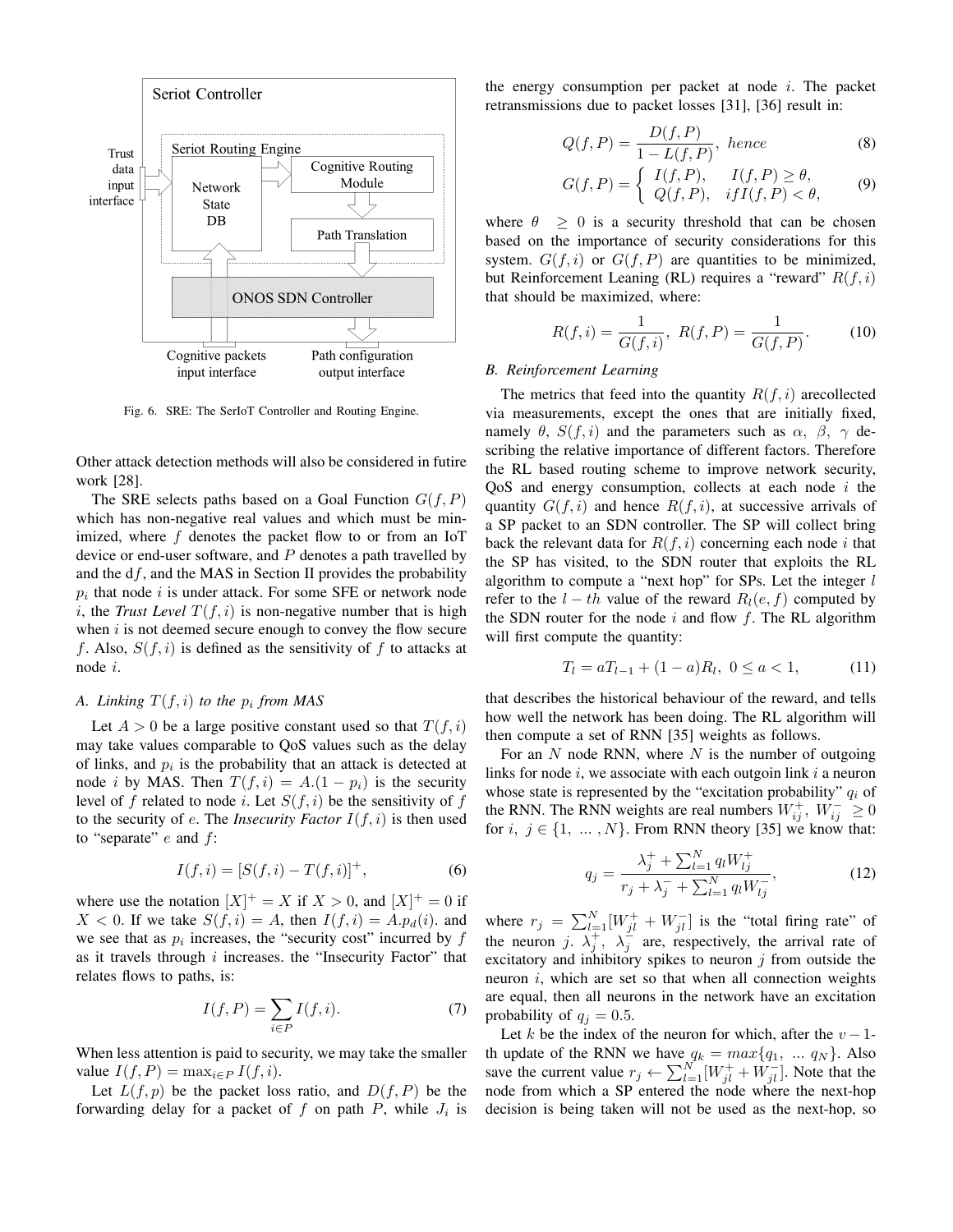that the decision at a given node will select one outgoing link among  $N - 1$ . The RNN's weights are updated as follows:

$$
If \ R_l \ge T_{l-1} : \ \forall \ j \neq k, \ j \neq i (Previous), i \neq k,
$$
  

$$
W_{ik}^+ \leftarrow W_{ik}^+ + R_l, \ W_{ij}^- \leftarrow W_{ij}^- + \frac{R_l}{N - 2}, \tag{13}
$$

$$
If \ R_l < T_{l-1}: \ \forall \ j \neq k, \ j \neq i \text{ (Previous)}, i \neq k,
$$
\n
$$
If \ R_l < T_{l-1}: \ \forall \ j \neq k, \ j \neq i \text{ (Previous)}, i \neq k,
$$

$$
W_{ik}^- \leftarrow W_{ik}^- + R_l, \ W_{ij}^+ \leftarrow W_{ij}^+ + \frac{R_l}{N - 2}, \tag{14}
$$

where we divide by  $N-2$  since we are excluding  $i(Previous)$ from which the SP initially arrived, also not increasing the inhibitory weights of the winner node when  $R_l \geq T_{l-1}$ , nor increasing the excitatory weights of the loser node when  $R_l <$  $T_{l-1}$ . We then also renormalize the weights as follows:

$$
r_j^* \leftarrow \sum_{l=1}^N [W_{lj}^+ + W_{lj}^-],\tag{15}
$$

$$
W_{lj}^{+} \leftarrow W_{lj}^{+} \frac{r_j}{r_j^{*}}, \ W_{jl}^{-} \leftarrow W_{jl}^{-} \frac{r_j}{r_j^{*}} \ . \tag{16}
$$

Finally we calculate all the  $q_j$  from equation (12), to select the new output link for flow  $f$  at node  $i$  by selecting the new output link  $k^*$  with  $q_{k^*} = max\{q_j, j \neq i, 1 \leq j \leq N\}.$ 

#### *C. Experimental Results*

Experiments were run on a network with several with SFEs composed of Linux boxes with ARMv8 processors (1,4 GHz, 4 GBit Ethernet, 2.4GHz and 5GHz 802.11b/g/n/ac WiFi interface). They were configured to use Ethernet as the data plane interface shown in Figure 7, and WiFi for management, monitoring and for communications with the SRE. In the figure  $s1, \ldots, s7$  denote SFEs,  $h1, \ldots, h4$  are IoT devices each with a 633MHz MIPS processor, 100Mb/s Ethernet port, and 2.4Mhz WiFi connection used as a management port, the SRE is a workstation connected by WiFi to the test-bed, and the MAD is installed on a separate workstation connected by Ethernet port to the SRE, and by WiFi to the test-bed. The type of experiments we run are represented by the measured event trace shown in Figure 8.



Fig. 7. Topology of the test-bed.

In our experiments, every distinct pair of IoT devices in  $\{h1, \ldots, h4\}$  forward 20 packets/sec or roughly  $20 - 40$ Kb/sec with 12 ongoing connections so that each packet rate is compatible with IoT connections monitoring temperature or water flow in pipes, etc. SPs are generated by every edge SFE at 10 packets/sec. SRE management traffic includes OpenFlow commands, link and topology discovery packets, and traffic statistics. Management packet traffic through SFEs measured using the Wireshark packet analyzer was four to five times higher than SP traffic.

The experiments illustrate the system's aptitude to be Self-Aware and adapt, and we measure the SRE's reaction time to abrupt changes in the security conditions expressed by the trust level for connections, and track changes to parameters  $R_l$  and  $T_{l-1}$  given in (11) for the Reinforcement Learning Algorithm's successive steps  $l$ . The SRE was programmed to change network paths every 5 seconds, so that the experimental results we present are limited by this constraint that has been placed to avoid frequent changes that may increase system overheads. The effect of changing the trust  $TF(.,.)$  is shown in Figure 8. The quantity that is plotted is the proportion of the time it takes the SRE to respond to a large increase of 100 in the value of  $TF(f, i)$  for a node i on the path that is currently used. We see that the reaction tie is on average around 1 second, waitha maximum value around 2 seconds.



Fig. 8. Histogram of routing engine reaction time to a sudden substantial change in the Trust Metric  $TF(.,.).$ 

#### IV. CONCLUSIONS AND FUTURE WORK

In this paper we have described a system that detects node attacks in an IoT network using a deep learning based Mulltiple Agent System, and exploits attack detection in order to automatically mitigate the attacks by re-routing sensitive traffic using Reinforcement Learning, while also taking into consideration the QoS of different network paths. We have also provided a preliminary evaluations of the performance of both the attack detection and mitigation system. In future research, additional measurements, fine tuning of parameters, and experiments will be conducted to better evaluate the interaction of QoS and security in complex adaptive IoT networks. Using methods from diffusion processes [37], [38], we will investigate the transients due to SDN based frequent route updates, in response to potential attacks and changes